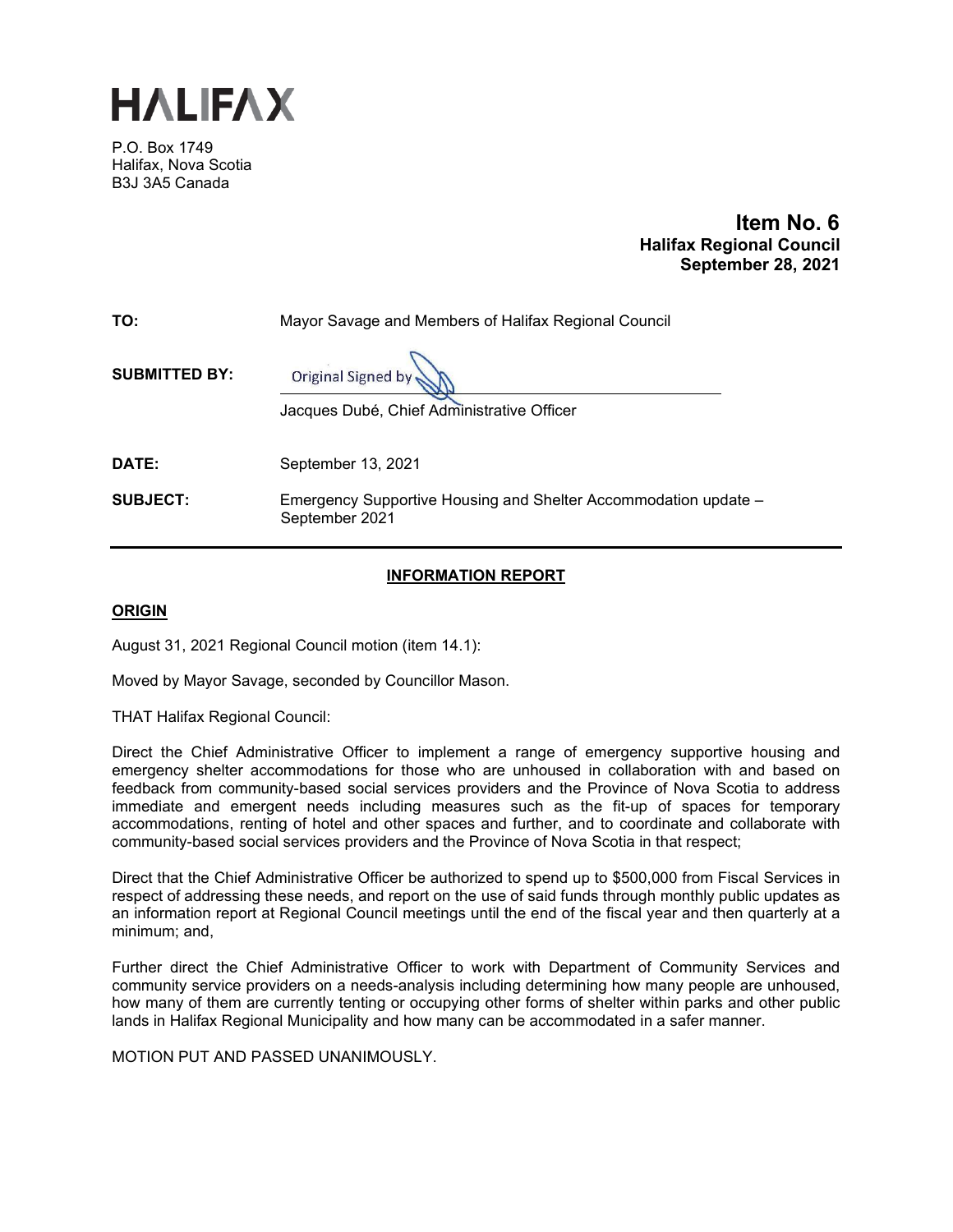# **LEGISLATIVE AUTHORITY**

…

The *Halifax Regional Municipality Charter*, S.N.S. 2008, c. 39 provides:

7A The purposes of the Municipality are to

(b) provide services, facilities and other things that, in the opinion of the Council, are necessary or desirable for all or part of the Municipality; and

(c) develop and maintain safe and viable communities.

# **BACKGROUND**

As noted in the above motion, Halifax Regional Council identified \$500,000 for use in addressing urgent and emergency needs related to homelessness and directed the Chief Administrative Officer to work with the Province of Nova Scotia and community partners to explore use of this funding.

The number of people sleeping rough in Halifax has more than doubled in the past year. According to the Affordable Housing Association, as of August 10, 2021, 400 people are homeless in the municipality. The situation with homelessness is dynamic and changes frequently. Therefore, monthly updates provided to Regional Council will be reflective of a specific period of time, up to the point of having a report prepared in time for review and distribution on the Council agenda. This is the first monthly update report requested by Council and covers the period from the motion being passed on August 31 up to and including September 21, 2021.

# **DISCUSSION**

Housing and Homelessness is not a core municipal mandate, so the municipality does not have existing resources or staff expertise in this area. Therefore, relationships with the Province and community partners is essential in working to determine the best use of available resources in addressing the issue of homelessness.

In the approximate three-week period since the tabling of the Council Motion, work has been focused on three primary areas: (1) planning to peacefully and voluntarily close the encampment at Chebucto/Dublin (Meagher Park); (2) working toward better coordination between the municipality and professional service providers that work in the area of homelessness; and (3) focusing internally, as well as with the Province and other partners, to identify any potential sites (buildings and land) that could be refitted quickly to provide short-term housing on an urgent basis.

# Meagher Park

Planning to peacefully and voluntarily close the encampment at Meagher Park is well underway. Staff are aware of the potential for health and safety issues arising at Meagher Park, as well as its proximity to a residential area, and are working closely with volunteers and service providers to identify options and move individuals safely. The plan is contingent on relationships being maintained between service providers and volunteers at the park and will not be enacted unless temporary accommodations can be identified for those living in the park. At the time of the Council motion, work was underway with provincial staff and professional service providers to assess the feasibility of alternative temporary accommodations, including hotels, for those residing in Meagher Park.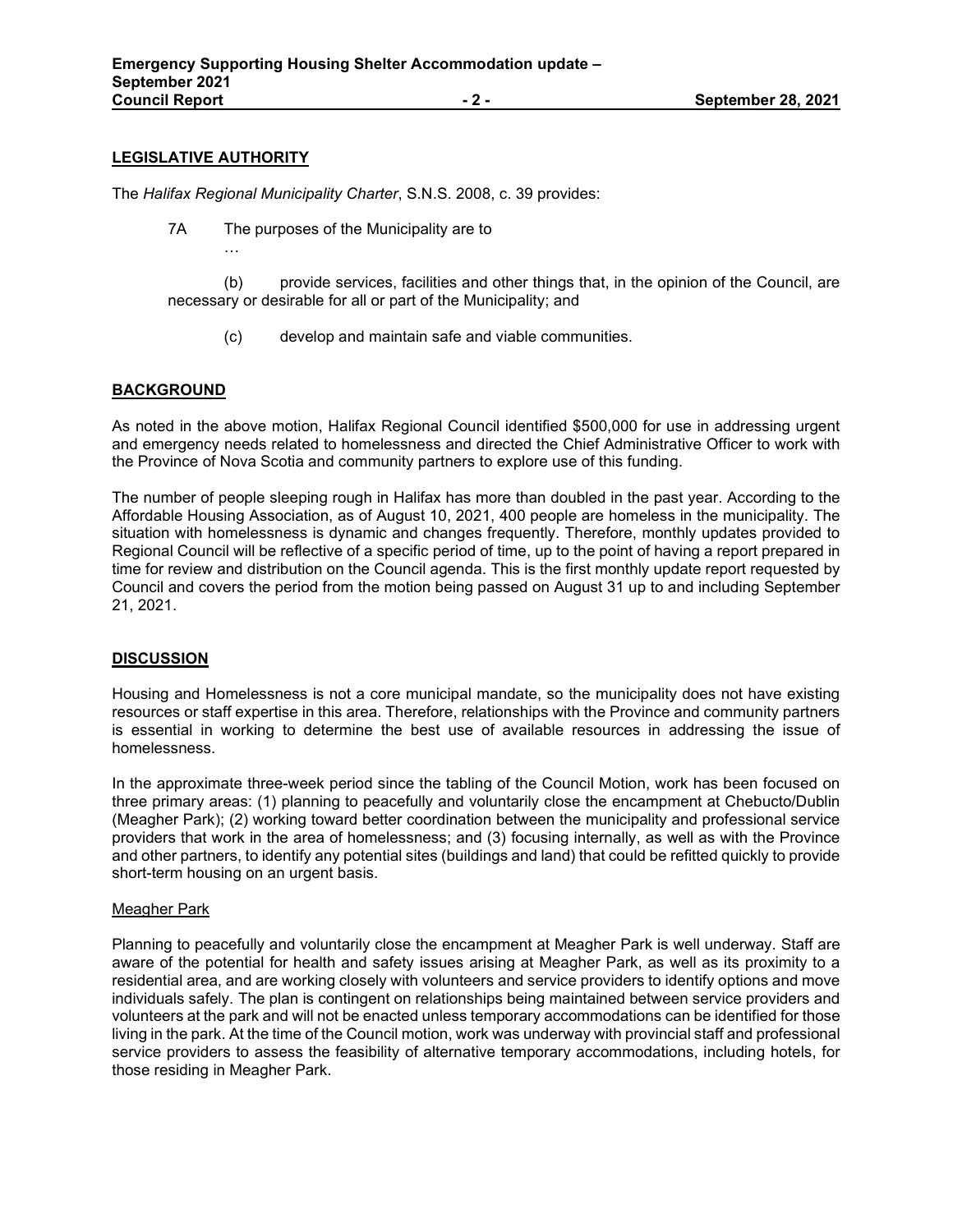The municipality was notified on September 1 by volunteers at the park that there was a need to relocate some individuals. Given the urgency of the situation, the municipality took immediate steps to secure hotel rooms at the Comfort Inn and engage provincial staff and professional service providers to facilitate placing individuals in the hotel. Service providers indicated 10 rooms would be required to address the immediate need at the park. On September 3, the hotel confirmed that the 10 rooms were available until September 15. The municipality received confirmation that everyone who moved into the hotel was connected to a professional support person. Different service providers were supporting different people, and therefore the levels and type of support individuals were receiving at the hotel varied. All individuals at the Comfort Inn were offered alternative accommodations prior to September 15.

On September 18, the municipality was notified by volunteers and service providers of potential health and safety issues at the park and immediately relocated some of the residents to Gray Arena, which was set up as an emergency short-term housing option. As of the writing of this report, Gray Arena is still being utilized as a temporary housing option. Staff and service providers are in regular contact, working together to try to provide the amenities and services required by individuals staying at the arena.

Service providers are continuing to work with those experiencing homelessness at Meagher Park. The municipality is collaborating with the Province and community partners to identify hotels, shelters, or other spaces that have availability immediately and are willing to accept residents from the site. Some individuals continue to be placed in hotels for short term stays supported with the funding identified by the municipality, but suitable options are extremely difficult to identify. In addition to securing these options, it remains essential to ensure that community-based service providers are available and able to provide the supports required to transition clients into temporary housing.

#### **Coordination**

Representatives from more than a dozen organizations have been engaged to some degree in the process of exploring ways to better align activities and support the effective coordination of resources among service providers and HRM. A meeting was held on August 26 with HRM and service providers to discuss better ways to collaborate to support individuals who are seeking more stable accommodations. The meeting served as a chance for HRM to hear concerns, ideas, and solutions directly from service providers. As a result of this meeting, service providers committed to putting a proposal together around solutions they would be able to implement with funding from HRM. This conversation was held before Council approved the \$500,000 in the above motion.

The proposal was received on September 3 and discussions with the service providers have continued since. It is recognized that the service providers are the experts in working with unhoused individuals. The proposal has been positioned by service providers as an emergency support fund "to support people living outside access financial resources to move toward shelter and housing".

As of September 21, staff have received further detail regarding the proposal from a coalition of 11 service providers with proposed parameters for how the fund would be used and administered by a group of core partners. Staff continue to work with service providers to finalize details of the proposal. It is anticipated that a portion of the \$500,000 will go towards this proposal, with remaining amounts going towards fitting up temporary spaces and coordinating supports.

# Site Identification

Working internally and with provincial staff and community partners, the municipality has identified a few potential sites (both land and buildings) that may be available for temporary housing and are assessing the appropriateness of use for this purpose, as well at the potential costs to refit, lease, etc. If options are confirmed, service providers and provincial staff will be engaged to determine the possibility of organizations providing staff support. However, the potential use of some of these properties may provide